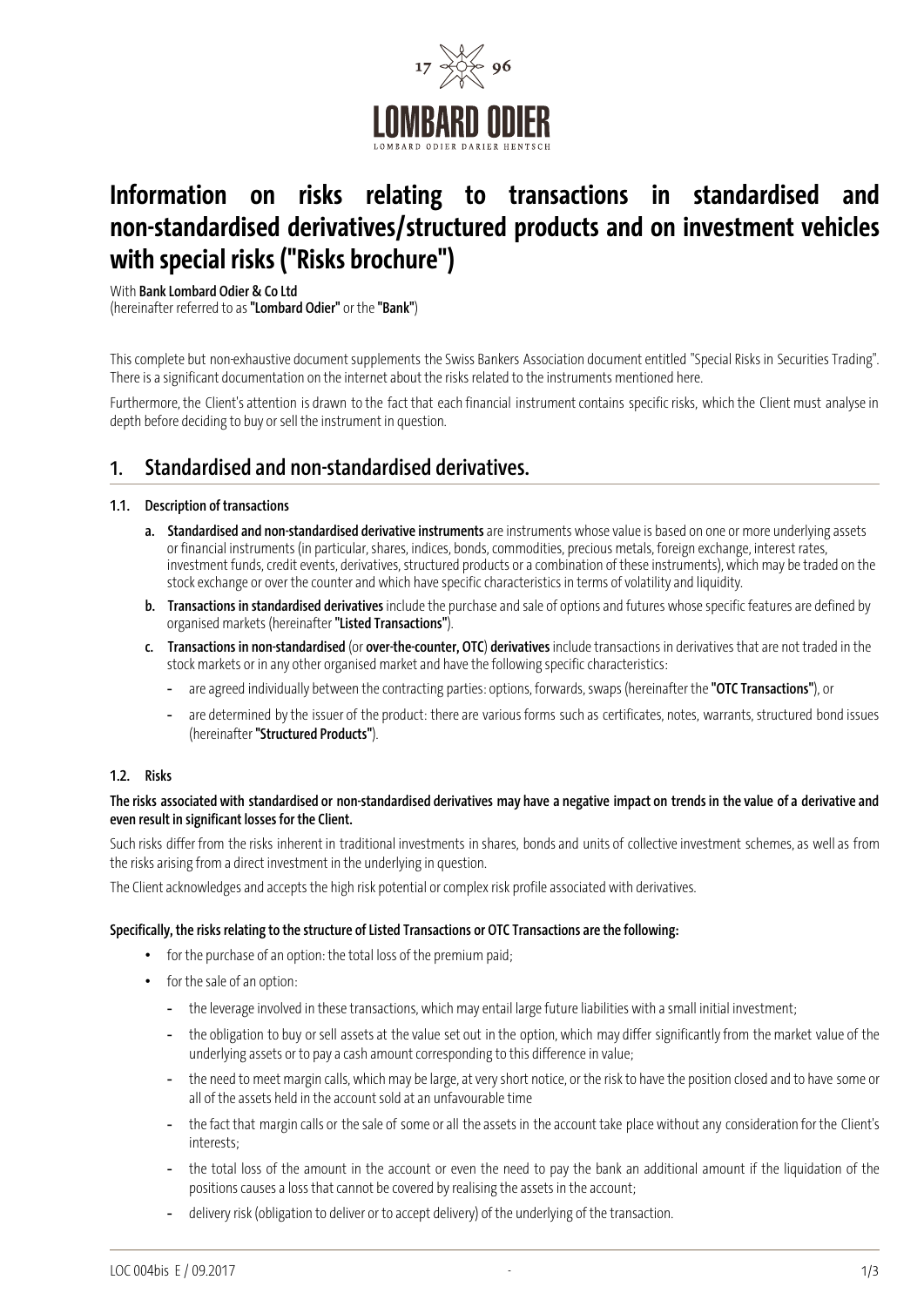- In case of forward transactions (especially forward, future and swap transactions): the aforementioned risks may materialize regardless of the obligation to buy or sell assets at the agreed value, provided the transaction is cancelled by concluding a reverse transaction before maturity, with, as the case may be, a considerable loss.
- the sometimes high volatility of derivatives prices, and their liquidity, which may be low.
- when derivatives are cleared with a central clearing system, the risks, in particular, solvency and operational risk, linked to the involvement of third parties (especially brokers, central systems, clearing agents and markets).

**OTC transactions** are also subject to the following risks:

- i Lack of transferability and tradability: They may only be liquidated by way of a reverse transaction with the same counterparty or the assignment of transactions to third parties with the consent of all parties;
- ii Lack of a market and no price transparency: The contractual provisions are agreed between Lombard Odier and the counterparty on an individual basis, and there is no organised market on which to trade and set prices;
- iii Credit risk and counterparty risk: Transactions are concluded directly between Lombard Odier and the counterparty without the involvement of a central clearing system. As a result, when Lombard Odier acts for the account of the Client, the Client incurs the risk of a default by the counterparty of Lombard Odier;
- iv Adjustment risk: The value of the Client's positions may be negatively affected by calculations made by the markets or by the counterparties of the Client or of Lombard Odier in hedging transactions;
- v Netting risk: To limit the credit risk incurred, Lombard Odier may consider it necessary to conclude master agreements with counterparties that stipulate netting mechanisms and that may lead to the total liquidation of all existing transactions at a given time. These mechanisms may also result in the early liquidation of some transactions at a time that is not favourable for the Client. Moreover, Lombard Odier may conclude transactions with several counterparties. In this case, the benefit of netting for Lombard Odier, and thus also for the Client, may be significantly restricted if the only transactions concluded with a given counterparty are liquidated. The Client may only benefit to a limited extent from the advantages of netting mechanisms or may not benefit at all if the liquidated transaction(s) with a given counterparty only represent(s) a portion of the total OTC transactions concluded in application of this document.

#### The Client acknowledges and accepts that for transactions including an option component, in particular Structured Products:

- offers in terms of price, risk structure and remuneration may differ from one establishment to the other, and the price of these instruments and the client's gains potential are influenced in particular by the remuneration that may be paid to Lombard Odier by the issuer. The Client's attention is drawn to art. 44 of the General Terms and Conditions;
- the intrinsic value of the product is calculated on the basis of mathematical models, and the price of the product may differ from its intrinsic value;
- reselling a structured product may be difficult or only possible at a value different than the one indicated by Lombard Odier in the Client's statements;
- the issuer of a structured product can become insolvent.

Derivatives may also present a legal risk if they are concluded/subscribed in jurisdictions in which an authority only exercises limited supervision or in which there is no regulatory supervision of the derivative or its issuer, which means that investor protection may be less effective and risks may be higher, especially counterparty risk.

# 2. Investments in higher-risk collective investment vehicles such as hedge funds, funds of hedge funds, private equity funds, offshore funds and real estate funds (hereinafter "Funds")

### 2.1. Description of Funds

Hedge funds are collective investment vehicles that use unconventional techniques such as financial derivative instruments, short selling, and/or borrowing, irrespective of their legal form, their country of incorporation and their investment strategy. These types of funds are generally highly leveraged and do not respect the principle of diversification of risks.

Funds of hedge funds are collective investment vehicles that invest in hedge funds, irrespective of their legal form and country of incorporation.

Private equity funds are collective investment vehicles that invest in companies that are not listed on a stock exchange or traded in another regular market and that are not liquid, irrespective of their legal form and country of incorporation.

Offshore funds are collective investment vehicles domiciled in countries that do not have the same supervision of collective investments as Switzerland, irrespective of their legal form and investment strategy.

Real estate funds are collective investment vehicles that invest directly or indirectly in real estate, irrespective of their legal form and country of incorporation.